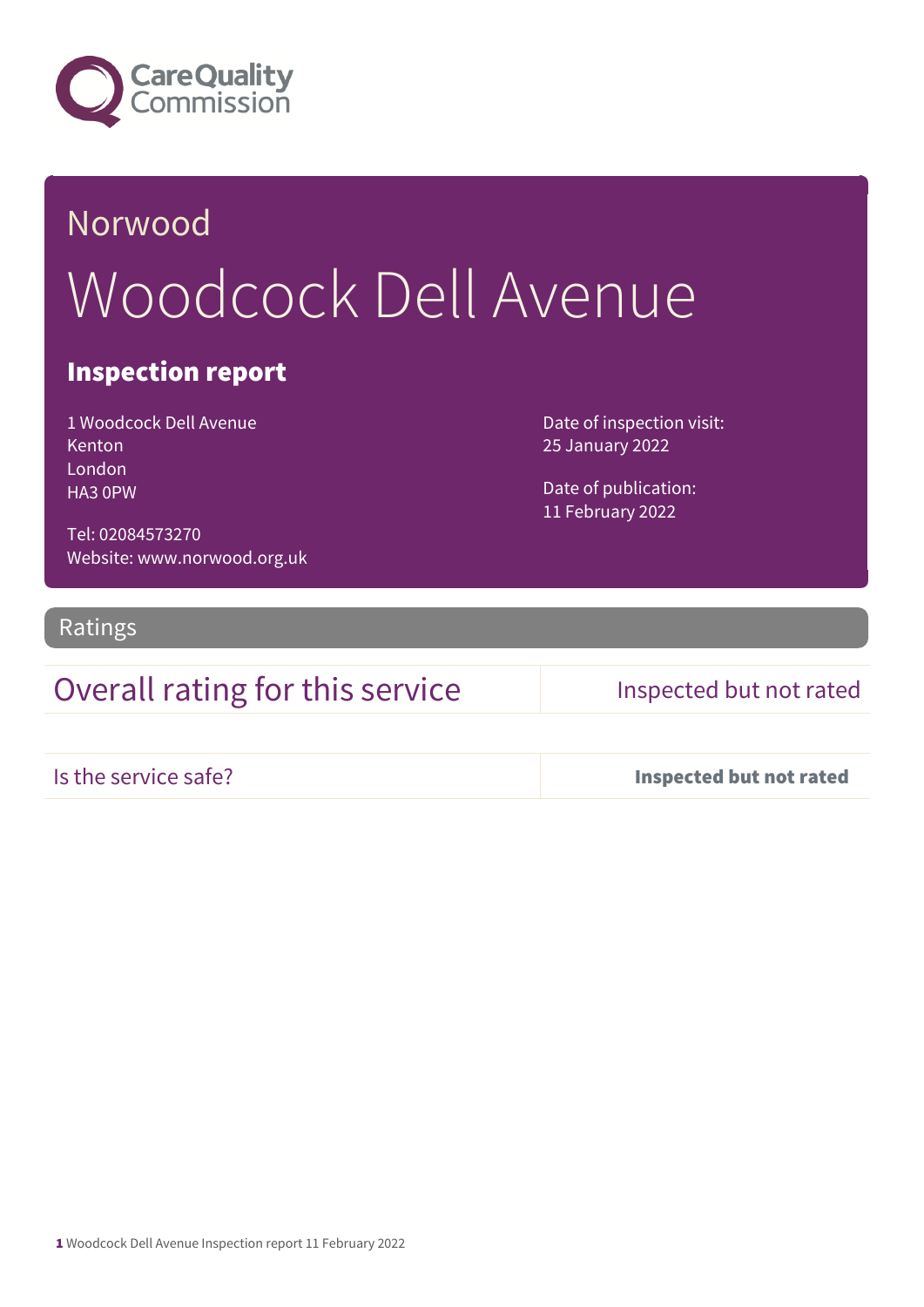## Summary of findings

### Overall summary

Woodcock Dell Avenue is a care home that provides accommodation and personal care for up to eight people who have learning disabilities or autistic spectrum disorder. At the time of the inspection seven people living in the care home.

We found the following examples of good practice.

The home had an up to date infection control policy. All staff had received training about COVID-19, infection prevention control (IPC), hand washing and in the use of personal protective equipment (PPE). Management carried out regular monitoring checks of staff IPC practice. Further training/learning was provided if needed. The provider completed comprehensive IPC audits, and any shortfalls were promptly addressed. These arrangements helped to assure the provider that people were protected and safe.

The provider had ensured that the home always had a suitable supply of PPE including face masks, disposable gloves and aprons. A tracker system was in place which closely monitored the PPE stock levels and identified when PPE stocks were low. This minimised the risk of PPE running out and helped ensure that people, staff and visitors were protected from becoming unwell from COVID-19.

During the pandemic staff kept up to date with all relevant guidance to do with the pandemic. The provider had identified five stages of COVID-19 as 'Prevention, Isolation, Containment, Outbreak and Recovery'. For each stage guidelines that aligned with government guidance were created and followed by staff. These were reviewed and updated regularly in response to changes to national guidance. This helped lessen the risk of spread of infection during the pandemic.

The provider and management ensured that guidance updates were promptly communicated to staff, people and relatives. This and regular communication with the host local authority, public health teams, community healthcare professionals and managers from other care homes helped to ensure the home carried out good IPC practice that kept people safe.

The home was very clean. Frequent cleaning of high touch surfaces was carried out. Relatives spoke positively about the cleanliness of the home. One relative told us that, "The home is always spotlessly clean."

People using the service and staff had access to regular testing for COVID-19. Any staff or person who had tested positive, isolated in line with government guidance.

The provider followed current government visiting guidance. They ensured that safe visiting arrangements were in place. Visiting procedures included ensuring visitors had a confirmed negative lateral flow test, used hand sanitiser and wore a face mask.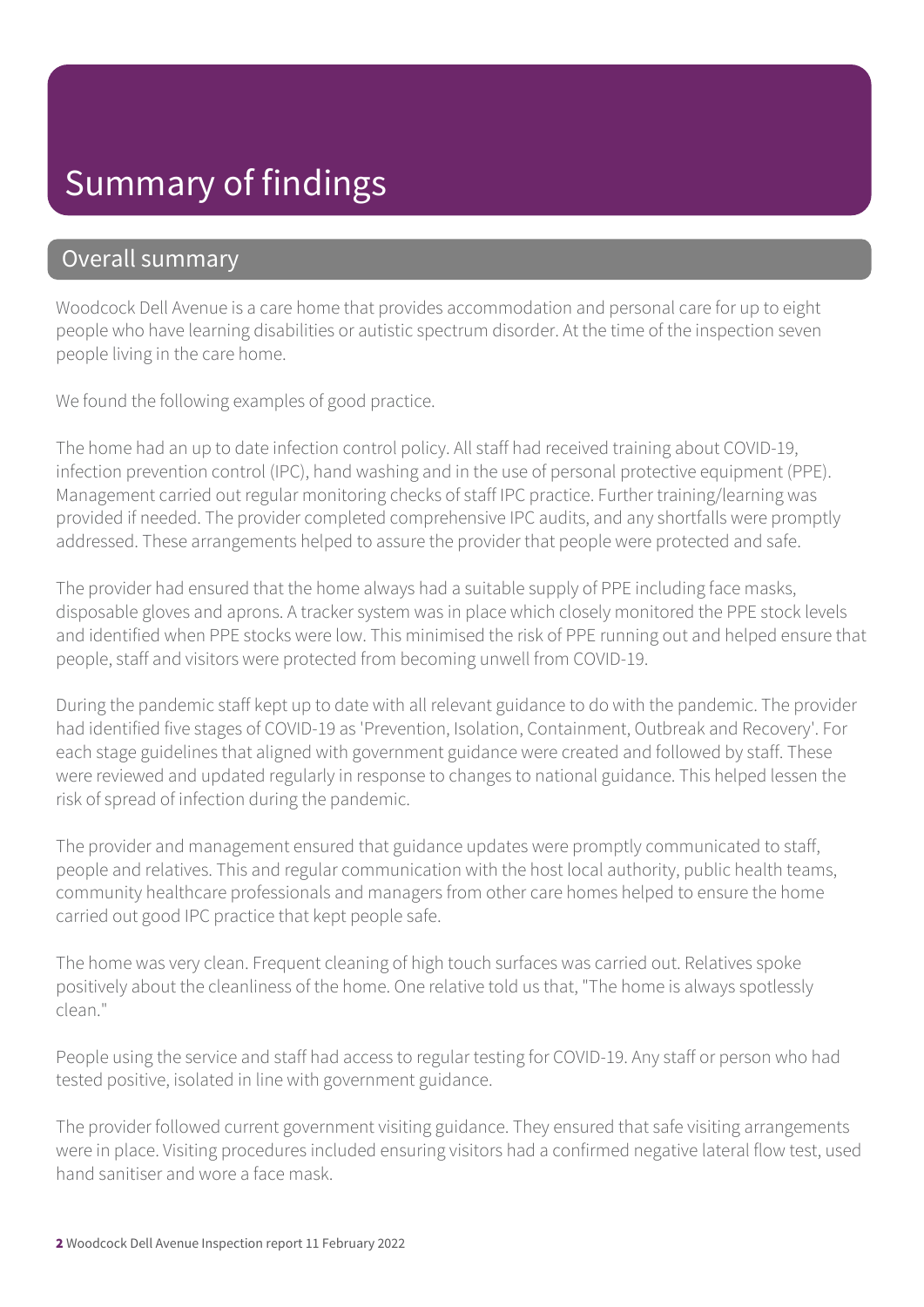Personalised visiting was supported by the home. Management knew how important visits were to people's well-being and emotional needs. Some relatives had taken on the role of Essential Caregiver so they could provide their loved one with companionship and emotional support at any time, including times when the home implemented COVID-19 outbreak procedures.

A person spoke favourably about the regular visits they received from their relatives. Relatives were positive about their current visiting arrangements. These visits included going out to local parks and people being supported to visit their relatives in their homes. The visitor's book showed that there had been many visitors to the home. People who had relatives and friends that were unable to visit regularly were supported by telephone, video calls and letters to keep in touch with them.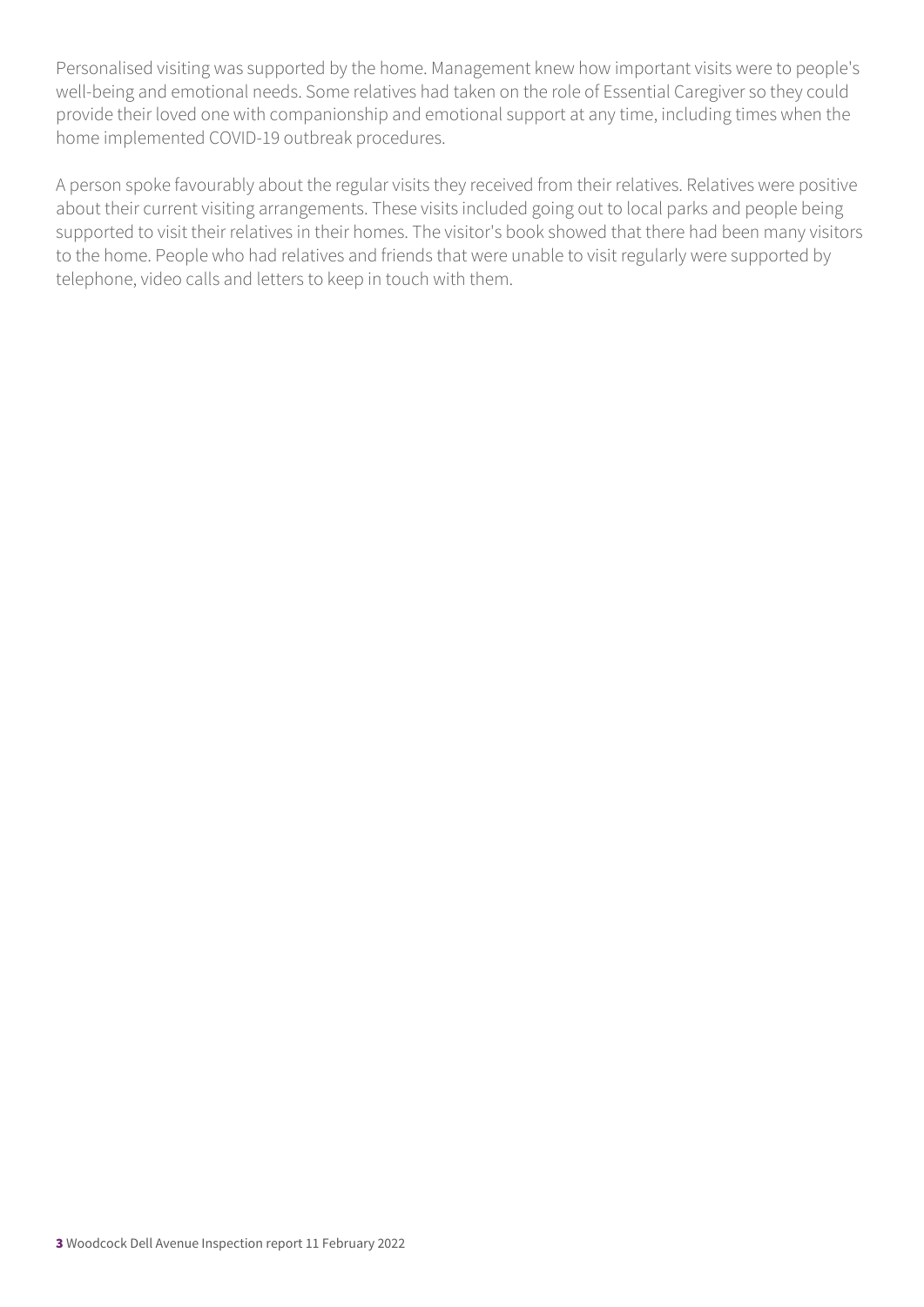## The five questions we ask about services and what we found

We always ask the following five questions of services.

Further information is in the detailed findings below.

Is the service safe? Inspected but not rated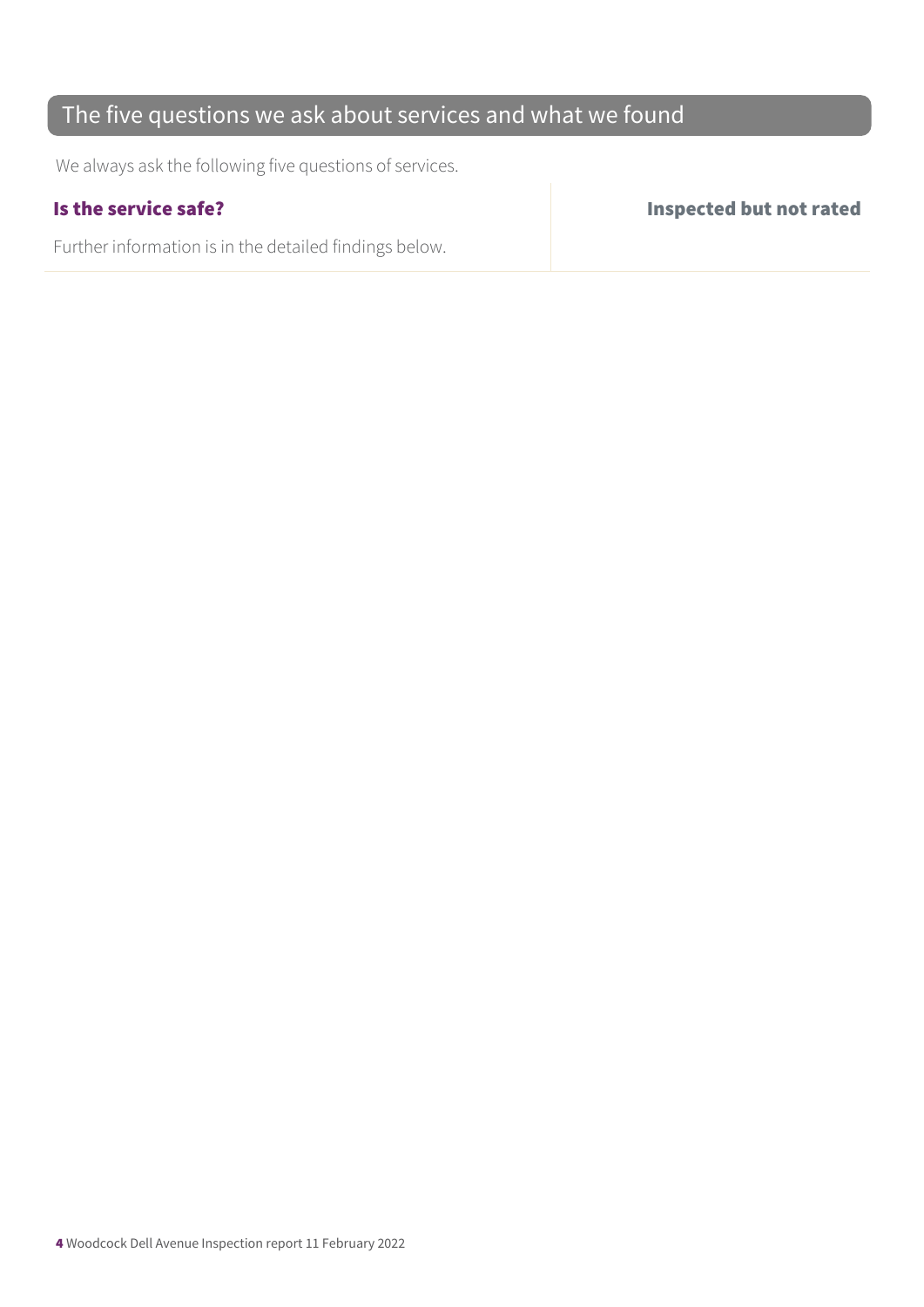

# Woodcock Dell Avenue Detailed findings

# Background to this inspection

We carried out this inspection under Section 60 of the Health and Social Care Act 2008 as part of our regulatory functions. This inspection was planned to check whether the provider is meeting the legal requirements and regulations associated with the Health and Social Care Act 2008.

As part of CQC's response to the COVID-19 pandemic we are looking at how services manage infection control and visiting arrangements. This was a targeted inspection looking at the infection prevention and control measures the provider had in place. We also asked the provider about any staffing pressures the service was experiencing and whether this was having an impact on the service.

This inspection took place on 25 January 2022 and was announced. We gave the service two working days' notice of the inspection.